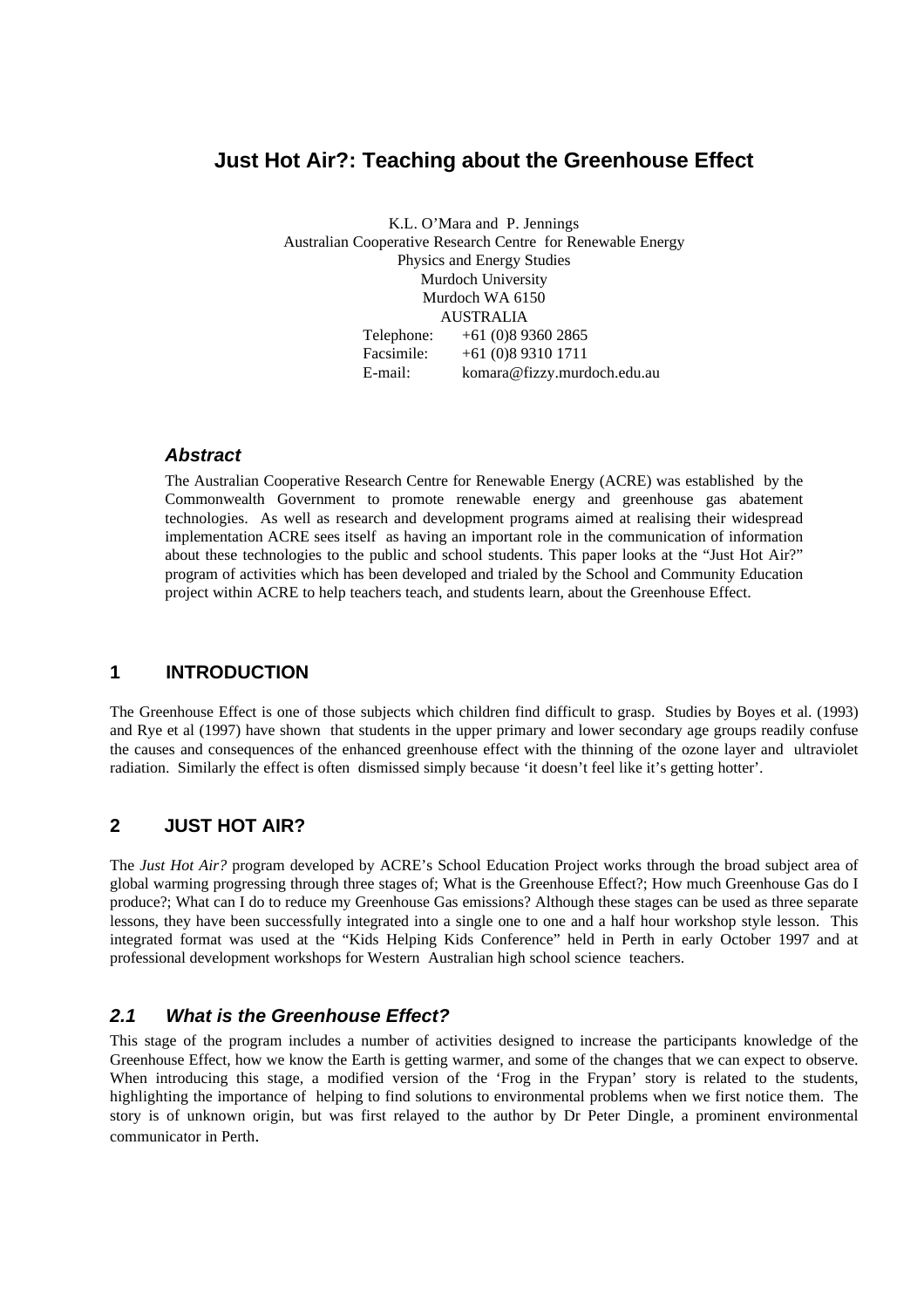The 'Frog in the Frypan' is a tale all about the cooking of frogs and it presents an interesting analogy to the slow increase in global temperature as a result of global warming, and addresses one of the main sources of confusion regarding the Greenhouse Effect, that it doesn't feel like its getting warmer. Just because you can't feel it, doesn't mean that it isn't happening! Props such as a toy frog and frypan often aid the telling of the story which goes something like this:

How many of you have heard of a French delicacy known as "cuisses de grenouilles", or Frogs Legs? Well, when you are trying to cook frogs, you can't place them straight into a hot frying pan because they immediately jump out because its too hot, just like when you dip your toe into the bath to test how hot it is and pull it out because its too hot. So when you cook them, you have to put them into a cold frying pan and warm it gently. The frog likes the warmth and it starts to settle down as the frying pan is slowly getting warmer. Unfortunately the frog doesn't realise that it's being cooked until its too late!

The story works particularly well with the lower secondary age group, who are amused by the fact that the humble frog is considered a delicacy in some parts of the world, and fascinated by the thought of cooking such a creature!

In the workshop format, after the introduction, this stage breaks into two groups of activities; "Modelling" and "Analysing".

### 2.1.1 Modelling

This group of activities include three main activities; The Greenhouse Effect; Sea level Change - Melting Icebergs; Sea Level Change - Melting Sheet Ice. As these activities model long term changes, the activities are set up at the beginning of the stage and continue until the completion of the workshop. In the case of the Greenhouse Effect model, the temperature of the air enclosed inside three different PET plastic bottles is recorded every ten minutes. The two Sea Level Change activities involve observing and recording the height of the water level every ten minutes and noting the amount of ice remaining in the containers.



Figure 1. Three PET bottles are exposed to direct sunlight to model the Greenhouse Effect.

As can be seen in Figure 1, three PET plastic bottles are used as the basis for the Greenhouse Effect model. One bottle is covered with a dark material, the second with aluminium foil and the third is clear. The bottles have thermometers which are situated so that the bulb sits about half way down the height of the bottle, and they are then placed so that they can collect and store solar energy inside the containers. The temperatures of each of the bottles is recorded every ten minutes through out the entire duration of the workshop.

The Sea Level Change activities, Melting Sea Ice and Melting Sheet Ice, shown schematically in Figures 2a and 2b, consist of two containers of water which are placed side by side where they can collect sunlight. In the Melting Sea Ice activity, (Figure 2a), cubes of ice are placed into the container so that the top of the meniscus of the water is level with the edge of the container. At ten minute intervals throughout the entire duration of the workshop the water level is checked and the amount of ice remaining is also noted.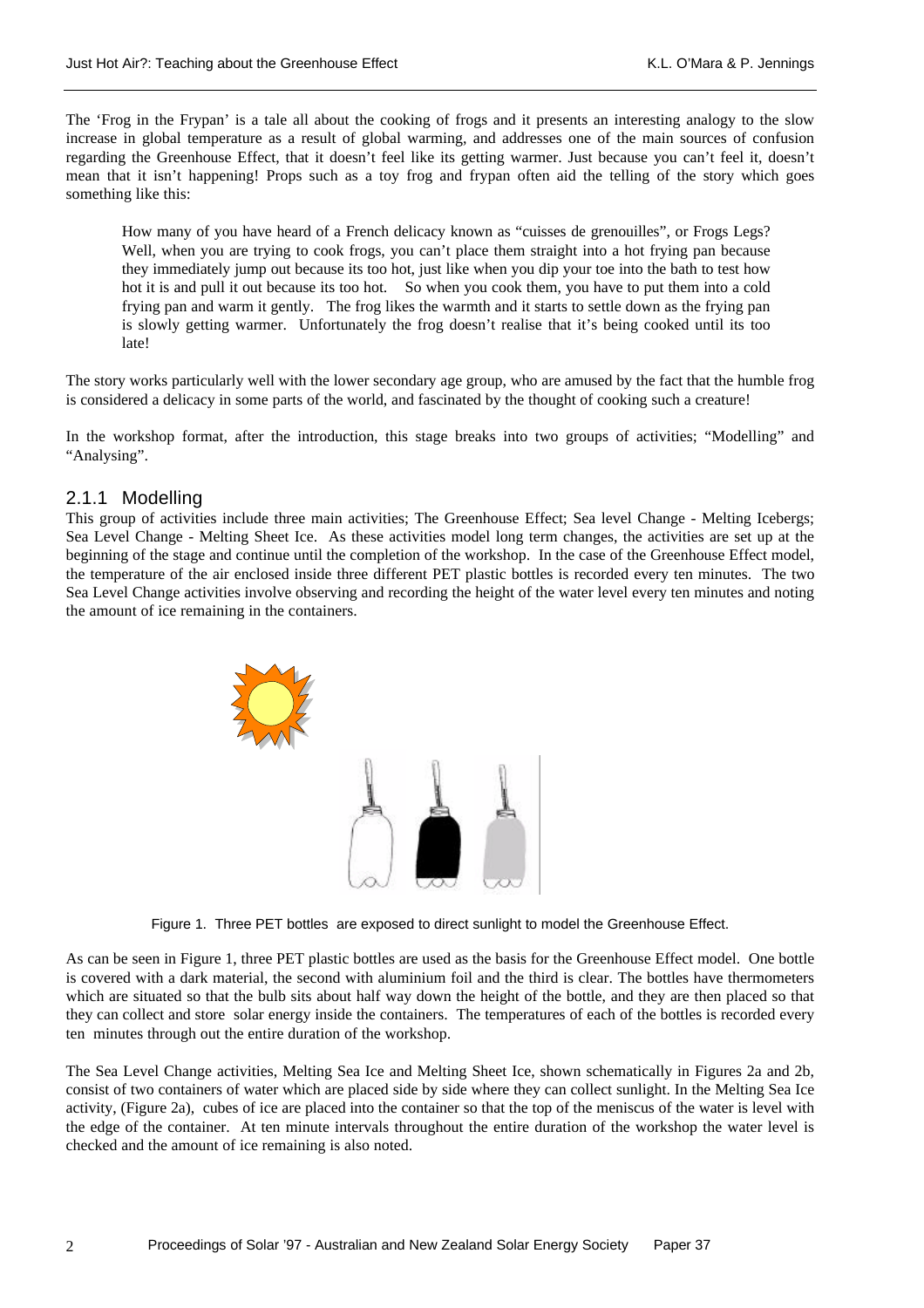

Figure 2 Set up for the a) Melting Sea Ice and b) Melting Sheet Ice activities respectively (reproduced from Morris et al, 1990).

The Melting Sheet Ice activity, (Figure 2b), which consists of a similarly sized container of water with a piece of wood (10 cm x 10 cm x 2 cm) floating in it with ice cubes sitting on top of the wood. Using a compass, the wood is marked with the N, S, E and W directions. In the East-West direction, lines are scored in the wood at 2 cm intervals, in the North-South direction, the scorings are 2 mm apart. Several blocks of ice are placed along the Northern edge. At ten minute intervals throughout the entire duration of the workshop the water level on the North and South edges of the block are checked and the amount of ice remaining is also noted.

#### 2.1.1 Analysing

Once the experiments are set up, the participants are involved in analysing and graphing atmospheric carbon dioxide and temperature data from the Vostok Ice Core data available on the internet through the Lamont-Doherty Earth Observatory (LDEO) Climate Group at Columbia University. This website can be found at *http://rainbow.ldeo.columbia.edu/ees/climate/labs/vostok/*. In this activity, the students are presented with data in tabulated format of the atmospheric carbon dioxide concentration and temperature data as recorded in the Vostok Ice Core samples from Antarctica. The students are asked to plot and discuss the changes as a function of time.

The students are introduced to the concept of working scientifically and acquire skills in the analysis and graphic presentation of data as well as achieving cognitive objectives such as the realisation that average global temperatures are relatively stable and that changes of only a few degrees as a result of increased carbon dioxide concentrations in the atmosphere can have dramatic consequences on the world's climate. During the activity, students also gain a greater confidence in reading and analysing data sets.

There are almost endless possibilities for the type of activities that can be used in the Analysing component of the program and these can be exchanged for suitable activities to tailor the program to the specific curriculum. Teachers who have taken part in the Professional Development version of the *Just Hot Air?* program receive a Resource Kit to supplement the program, which includes a number of alternate activities suitable for use in the program. Activities on Ozone and CFC's have been deliberately excluded from this program as these topics have been identified as areas which cause confusion amongst students in other Greenhouse Education Programs (Rye, 1997).

### *2.2 How much Greenhouse Gas do I produce?*

This stage uses the Australian Home Greenhouse Scorecard computer program and the accompanying questionnaire to conduct a mini audit of the participant's greenhouse emissions at home. The questionnaire consists of 53 questions which correspond to the questions asked in the Australian home Greenhouse Scorecard software, and usually takes about 10 to 15 minutes for the participants to complete. After the completion of the questionnaire, students input their results into the computer program and obtain a print out of their audit results. Figure 4 shows a participant at the Kids Helping Kids conference entering her questionnaire results into the Australian Greenhouse Home Scorecard on a laptop (PC) computer.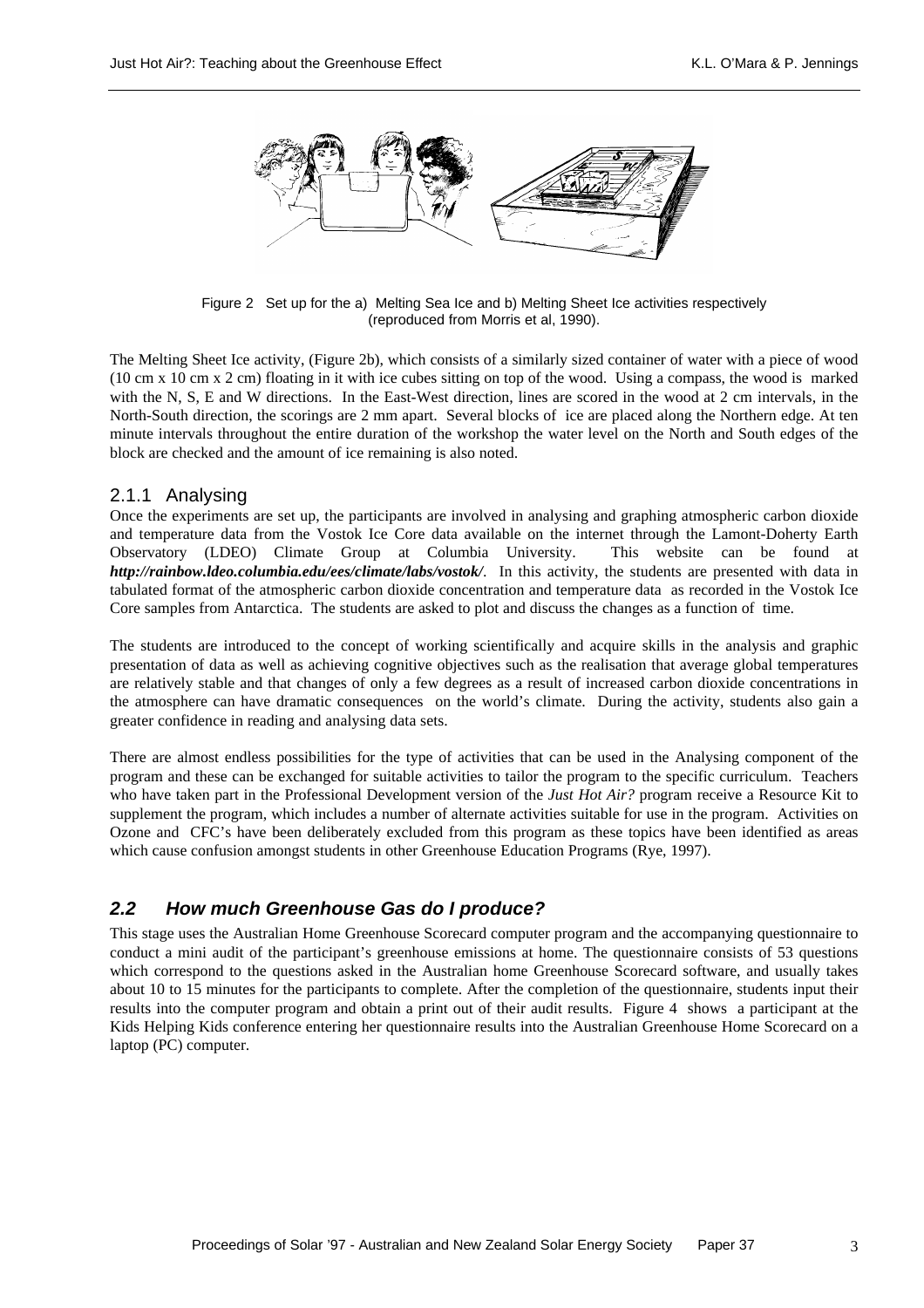

Figure 4. A female participant at the Kids Helping Kids conference using the laptop computer to enter her questionnaire data into the Australian Home Greenhouse Scorecard.

The Australian Home Greenhouse Scorecard, developed by Sustainable Solutions Pty Ltd under contract to the Environmental Protection Agency (Victoria), uses a cleverly designed graphical interface to input the questionnaire results into the package. The program window (Figure 5) features a cutaway house which acts as a clickable map with icons that correspond to the subject headings in the questionnaire. On the right hand side of the program window, a running tally of the greenhouse emissions for the household is displayed.



Figure 5. The Program Window from the Australian Home Greenhouse Scorecard.

After entering all of the data into the program, a report can the be displayed which shows a pie chart of the percentage of total emission for each of the areas and compares the users greenhouse emissions to the average house and that of a 'green' home. A typical example of this screen is shown in Figure 6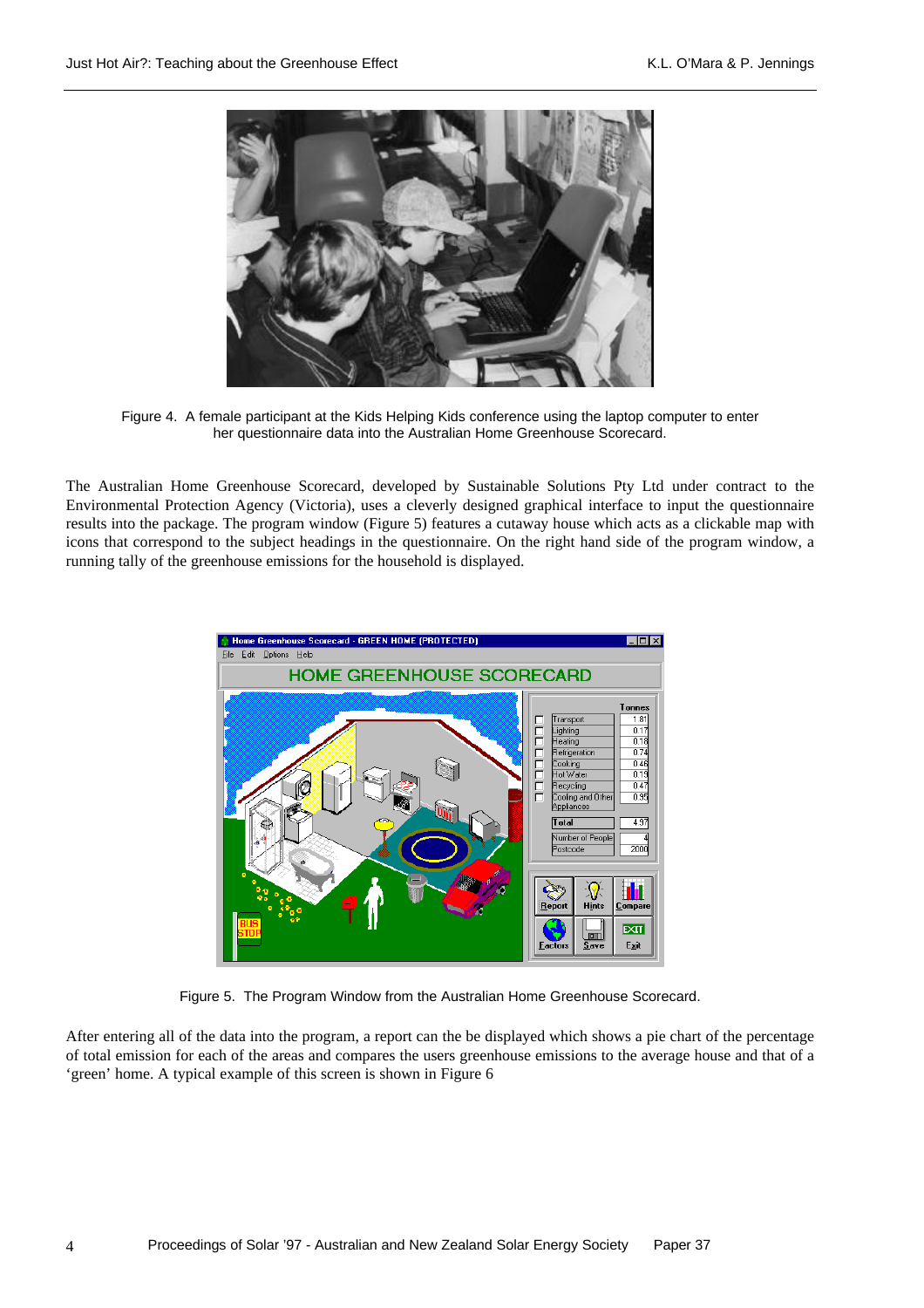| <b>HOME GREENHOUSE SCORECARD</b>                                                                      |                                               |                                                                                                                                                                                          |                                                                                                                                                                                   |                                                                                               |
|-------------------------------------------------------------------------------------------------------|-----------------------------------------------|------------------------------------------------------------------------------------------------------------------------------------------------------------------------------------------|-----------------------------------------------------------------------------------------------------------------------------------------------------------------------------------|-----------------------------------------------------------------------------------------------|
| <b>Report</b><br><b>Your Scorecard</b><br><b>Average Household</b><br><b>Green Household</b><br>Print | 20 <sup>2</sup><br>20<br>Info<br><b>Hints</b> | Transport<br>Lighting<br>Refrigeration<br>Heating<br>Cooking<br>Hot Water<br>Other Appliances<br>Recycling<br>tonnes per annum<br>30 <sup>2</sup><br>40<br>$\overline{30}$<br>40<br>Done | Transport<br>Lighting<br>Heating<br>Refrigeration<br>Cooking<br>Hot Water<br>□<br>г<br>Recycling<br>г<br>Cooling and Other<br>Appliances<br>Total<br>Number of People<br>Postcode | <b>Tonnes</b><br>1.81<br>0.17<br>0.18<br>0.74<br>0.46<br>0.19<br>0.47<br>0.95<br>4.97<br>2000 |

Figure 6. A typical screen in the results section of the Australian Home Greenhouse Scorecard.

In this window, a hints button appears which identifies areas where the user may be able to reduce their emissions. The hints window also features clickable options which allows the user to see what their emissions are with the adoption of some or all of the hints. When there are limited computing facilities available, participants finish this stage after they have obtained a print out of their results.

### *2.3 What can I do to reduce my Greenhouse Gas emissions?*

Following on from the last section of the previous stage the participants are encouraged to draw up their own personal Greenhouse Gas Reduction Strategies.

To demonstrate the effect of minor changes around the home, the participants complete an activity about Compact Fluorescent Lights (CFL), where they graph the cost of electricity versus time over the lifetime of a CFL, typically 8000 hours (Office of Energy, 1997). Although the cost saving is only about ten dollars per year, this equates to a reduction in emissions of around 480 kg of carbon dioxide, or an 80% reduction in emissions from lighting over the entire lifetime of the CFL!

We have found that this activity encourages the participants to find other areas where they could easily reduce emissions without compromising their standard of living. Individual reduction strategies of participants are often similar in nature, ie 'walk to school instead of getting mum to drive me', 'use cold water in the washing machine',

CFLs' and 'turn off lights when I leave the room' and discussion of strategies often simultaneously erupt amongst the students. This activity also elucidates strong responses from participants with regard to Australia's policy on Greenhouse Emissions as the Kyoto Summit draws closer.

#### **3 SUMMARY**

ACRE has successfully developed a program *Just Hot Air?* aimed at teaching upper primary and lower secondary school students about the Greenhouse Effect. Although the *Just Hot Air?* program is still being trialed, preliminary results suggest that the program is successful in raising the awareness of Greenhouse Gas issues amongst school students.